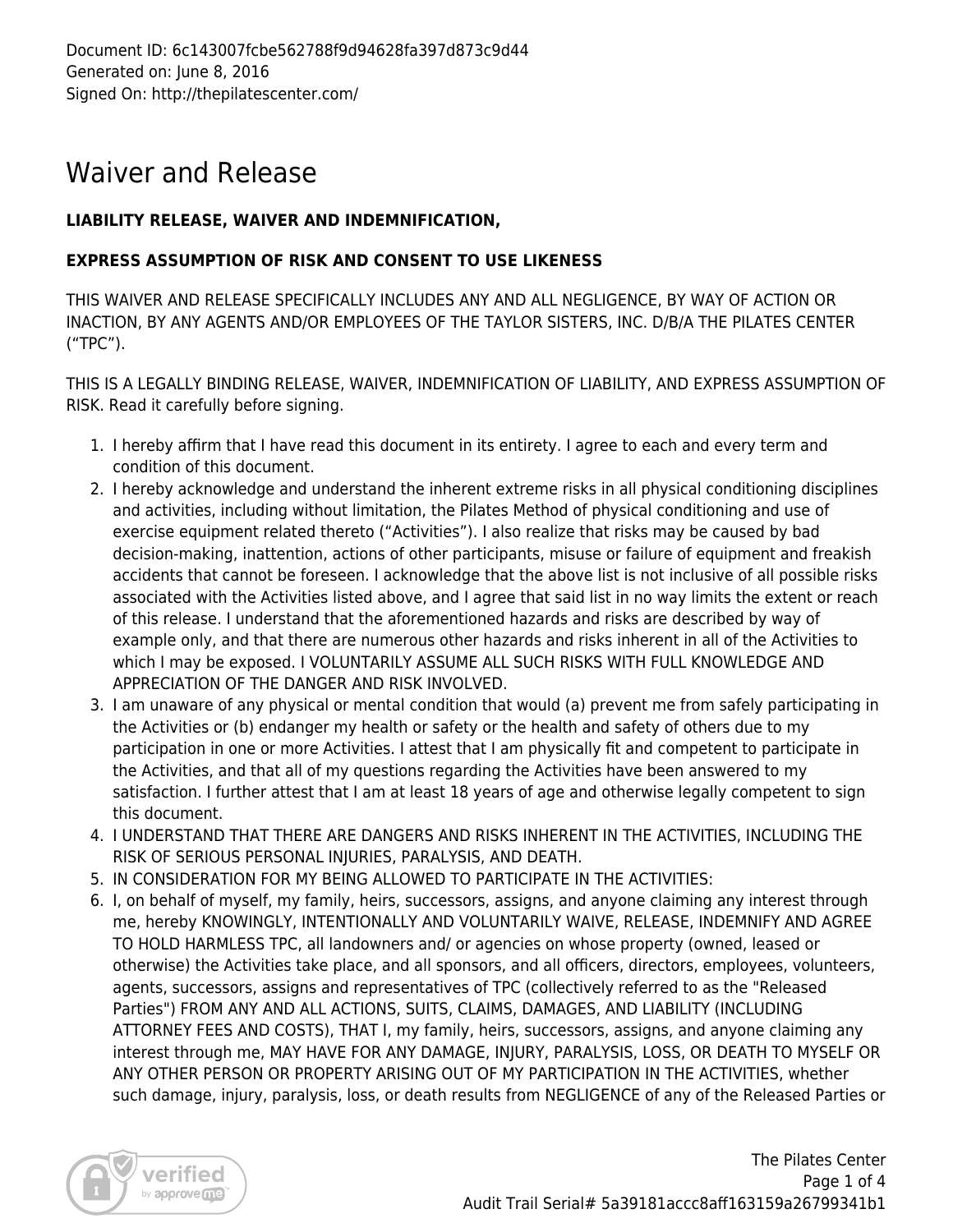from some other cause. I understand and explicitly agree that neither I, my family, heirs, successors, assigns, or anyone claiming any interest through me, will bring any legal action whatsoever against any of the Released Parties as a result of any such damage, injury, paralysis, loss, or death to myself or any other person or property that arises out of my participation in the Activities.

- 7. I understand and agree that none of the Released Parties may be held liable or responsible in any way to me or my family, heirs successors, assigns, or anyone claiming any interest through me, for any injury, death, or other damages that may occur as a result of my participation in the Activities or as a result of the negligence of any participant or party, including the Released Parties, whether passive or active.
- 8. I hereby personally assume all risks, whether foreseen or unforeseen, in connection with the Activities, for any harm, injury or damage that may befall me while I participate in an activity, including the risk of negligence of any party or participant, including the Released Parties.
- 9. By signing this document, it is my intent to personally accept full responsibility for and assume all risk of injury or death. I understand and agree that TPC will not provide any insurance, or benefits, including workman's compensation benefits, on behalf of any participant in the Activities. I understand that the terms of this document are contractual and not a mere recital and state that I have signed this document voluntarily and of my own free will.
- 10. I understand that my participation in the Activities may be photographed and promoted by TPC and the organizers and sponsors of the Activities. In consideration for permission to participate in the Activities, I hereby give absolute right and permission to TPC, its agents, licensees, successors and assigns to use my likeness for any purpose whatsoever, including, but not limited to, to publish, broadcast, and copyright my voice and video recording, name, picture, and likeness, or any material based upon or derived therefrom, or to refrain from so doing, in any manner or media whatsoever for all purposes whatsoever for any and all media and related advertising and promotion thereof. I agree that any voice and video recording, picture, or likeness of me, or anything derived therefrom created by TPC is owned by TPC. If I should receive any print, negative, or other copy, I shall not authorize its use by anyone else. I shall have no right of approval, no claim to additional compensation, and no claim (including, without limitation, claims based upon invasion of privacy, defamation, or right of publicity) arising out of any such use, alteration, distortion, or illusionary effect or other use in any composite form. I agree that this release does not in any way conflict with any existing commitment on my part.
- 11. This document shall be governed by and interpreted under the laws of Colorado, without regard to conflict of laws provisions. If any lawsuit or claim is brought regarding of my participation in the Activities, I agree that jurisdiction and venue for such suit shall be in the state or federal courts located in Boulder or Denver, Colorado, and hereby irrevocably waive any other jurisdiction or venue to which I or my estate might otherwise be entitled. If any provision of this Agreement is or becomes invalid or unenforceable in whole or in part, such provision shall be deemed amended to conform to the requirements of the law so as to be valid and enforceable, or if it cannot be amended without materially altering the intention of the parties, it shall be stricken and the remainder of the Agreement shall remain in full force and effect.
- 12. I have read this document in its entirety and I understand this liability release and express assumption of risk, and sign this document on behalf of myself and my heirs to evidence my agreement to each and every term and condition.

Name

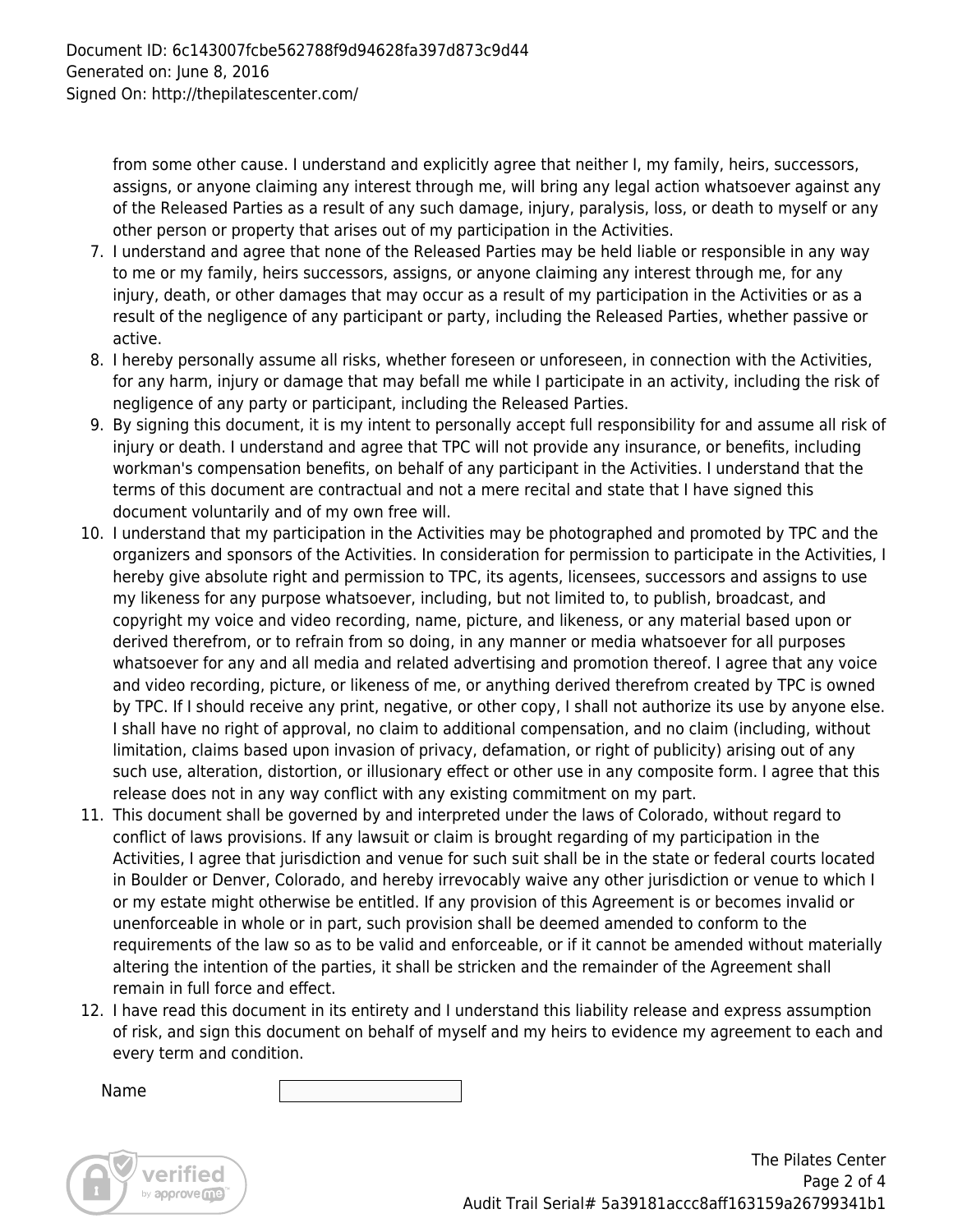### Document ID: 6c143007fcbe562788f9d94628fa397d873c9d44 Generated on: June 8, 2016 Signed On: http://thepilatescenter.com/

Address Phone

Copyright © The Pilates Center. This form may not be reproduced.

X